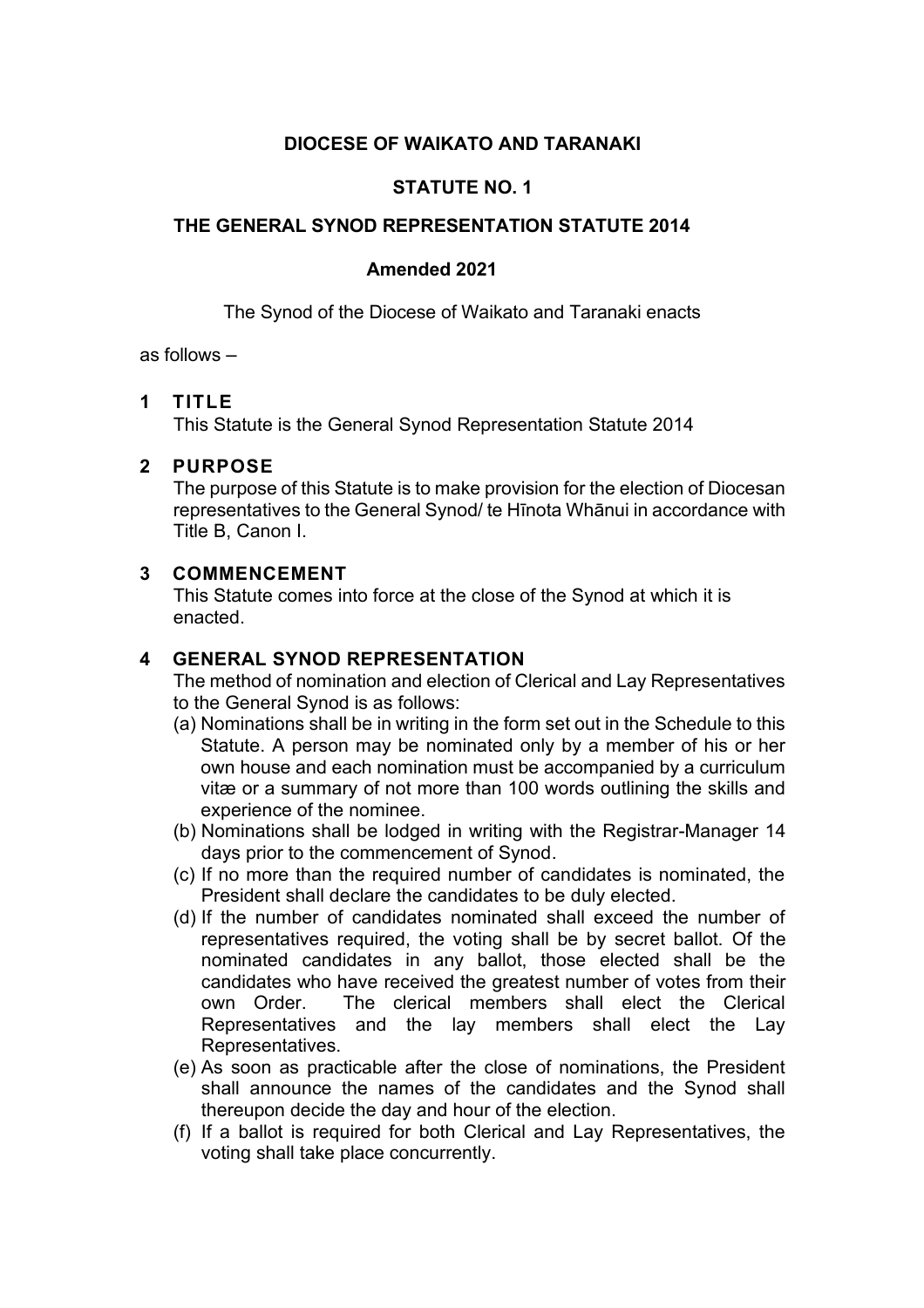- (g) In any ballot, voting papers which vote for more than the required number of candidates shall be invalid.
- (h) At the request of a member of Synod, the number of votes obtained by each candidate in the House of that member at each ballot shall be made known.
- (i) If fewer than the required number of candidates is either nominated or elected, the vacancy or vacancies shall be filled by the Standing Committee of the Diocese.
- (j) The President shall have a casting vote in the event of an equality of votes.

### **5 ALTERNATES**

The Diocesan Standing Committee is authorised to appoint alternates to the elected clerical and lay members of General Synod/ te Hīnota Whānui in the event of a member being unable to attend a meeting of that Synod.

# **6 REPEAL**

The General Synod Representation Statute 1993 is repealed.